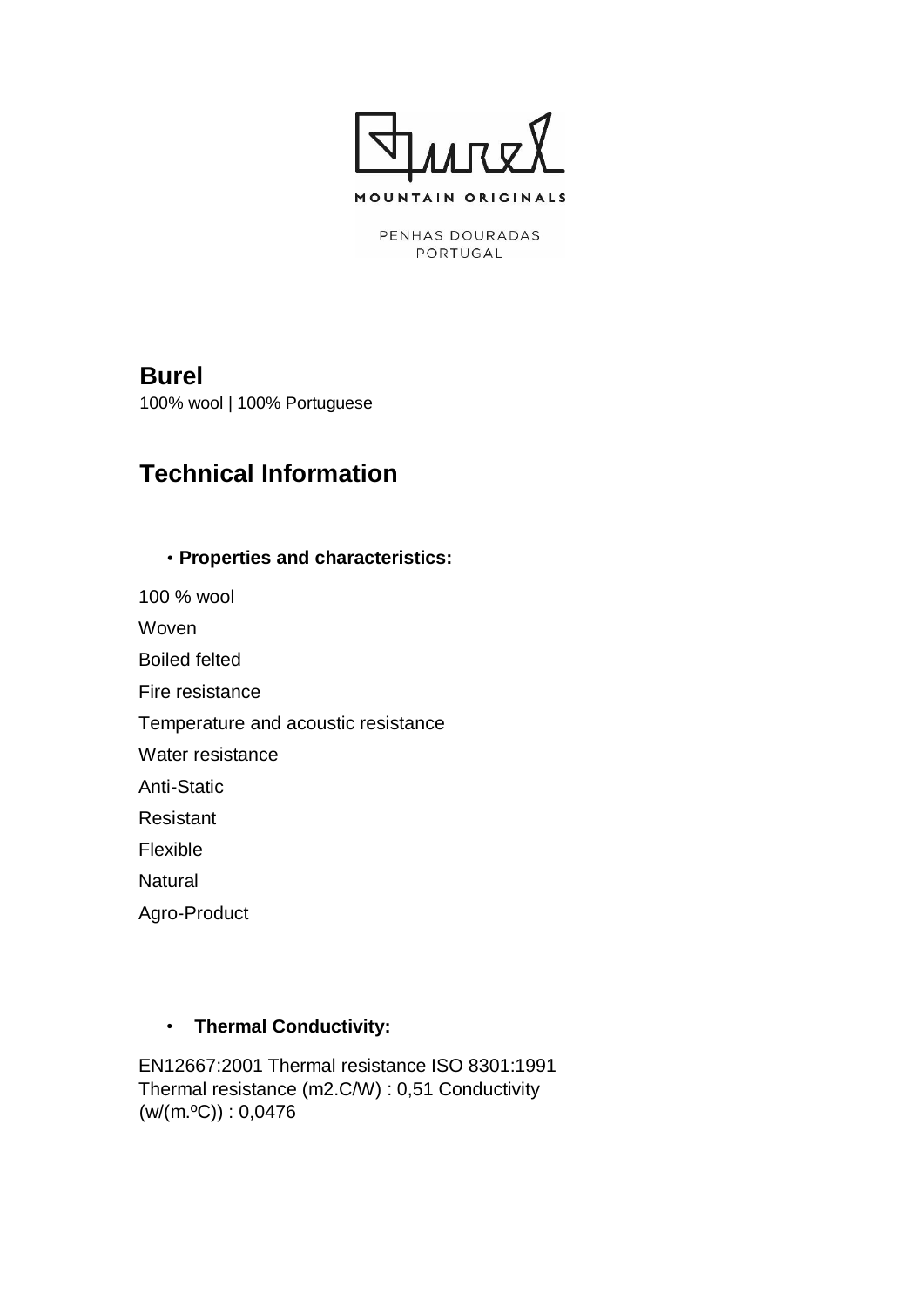## • **Abrasion resistance:**

*Abrasion resistance (martindale) / EN ISO 12947-2:1998 + AC:2006*

Test conditions: applied pressure (kPa) - 12<sup>i</sup> Conditioned environment: 20+/-2oC e 65+/-4% H.R.

**Cycles number:** Nº de revoluções maior que 60 000

#### • **Fire performanca: C-s2,d0**

The classification was made according to clause 11 of the European standard EN 13501-1: 2007 + A1: 2009, September 2009.

Rating C-s2, d0

The product Burel, in relation to its reaction to fire performance is rated as follows: C

Further regarding smoke production classification is: S2

The additional classification in relation to the fall of flaming droplets or particles is: d0

## • **Burel Composition:**

100% Wool

#### • **Burel Chemical composition:**

Burel approximate elemental composition: Carbon (C) 50% Hydrogen (H) 7% Oxygen (O) 21% <sup>1</sup>

Nitrogen (N) 17% Sulphur (S) 5%

Wool fibres contain keratin, a sulphur-rich protein. Sulphur is only found in this type of fibre.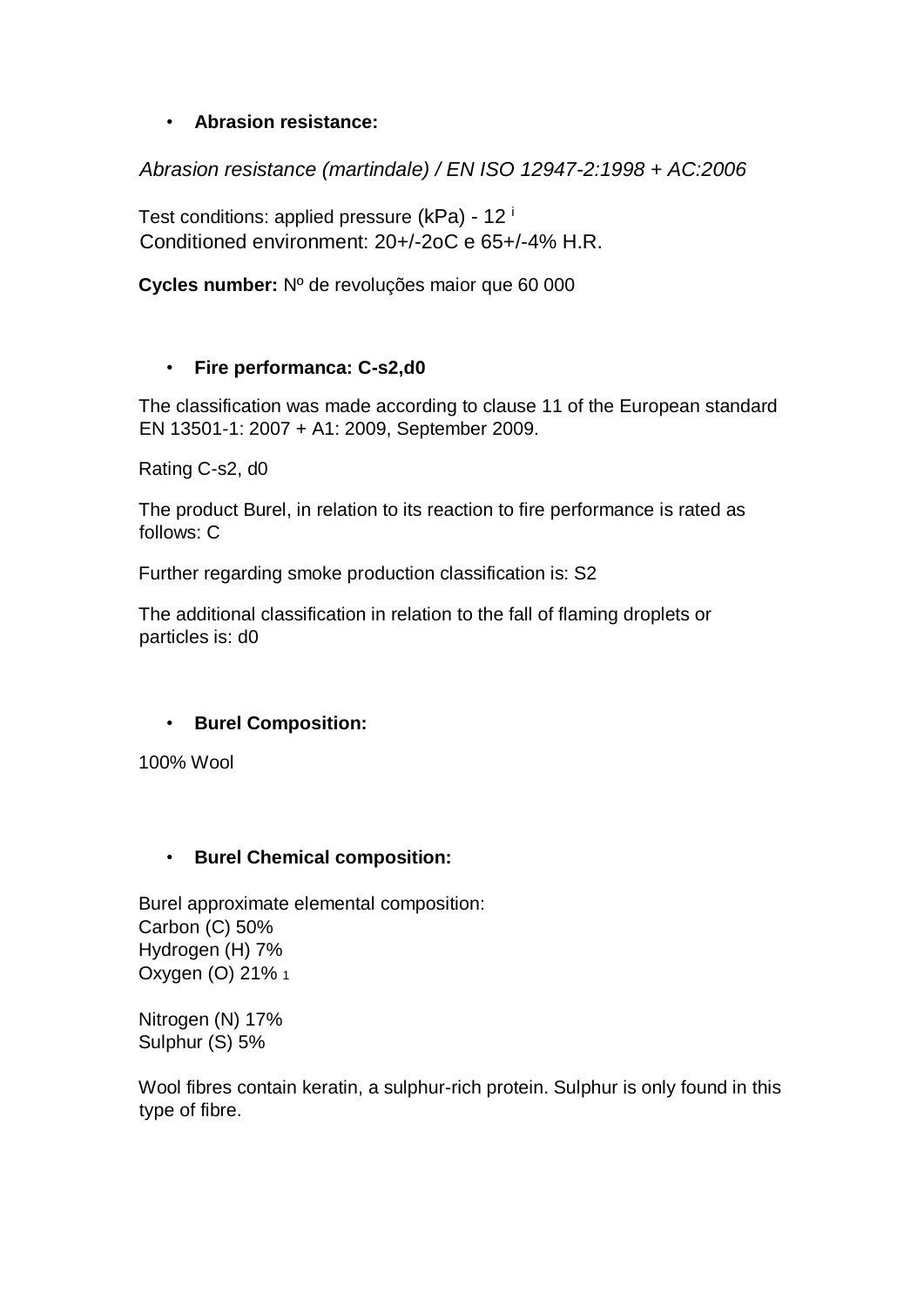## • **Light-fastness:**

We do not have tests, we recommend the same precautions as with other tissues, Burel has the same performance, and natural colours (brown, pearl and sarrubeco) do not suffer from colour changes.

#### • **Peeling:**

Rate: 4-5 Washing programme Iso 6330:2012, 4M (40ºC) force applied 180

## • **Weight:**

600 gr / lm width 150 cm 800 gr/lm width 140 cm 1100 gr/lm width 140 cm

#### • **Recyclable:**

Is total recyclable - biodegradable Is an agro-product (wool), Could use by fertilizer

#### • **Maintenance:**

Burel is easily maintained. The fibre structure repels dirt and allows for fast cleaning and drying after accidental spilling. Carpets can be kept clean and as new simply by regular vacuum cleaning.

It is possible to machine wash burel fabrics using the wool program at a recommended temperature of 40°C.

For ironing, steam ironing is recommended using the wool setting – steam iron.

## • **Acoustic absorption :**

Different patterns and applications has a different results.

All tests was made in concrete floor without any space between the fabric and the concrete.

The results made in walls and including a panel structure will be vastly superior.

All tests with different applications in different patterns are being carried out.